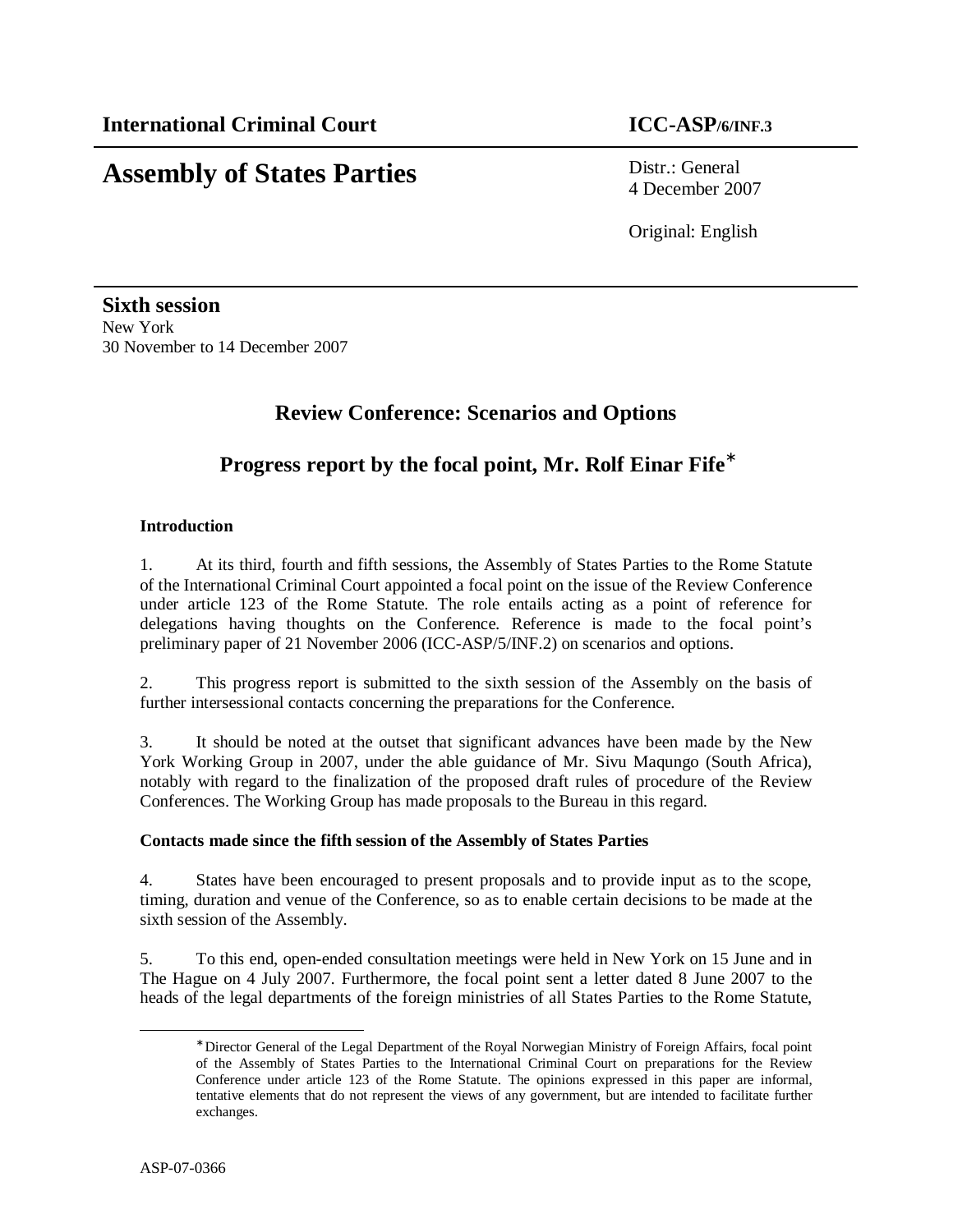inviting comments by 1 October 2007. He asked for the letter to be transmitted, as appropriate, to other colleagues or authorities, to the extent that the issue is dealt with by the latter.

6. In most cases, observations have been conveyed orally and informally. Few States have conveyed written comments. A number of States provided general views, without attribution. Against this background and after careful consideration, the focal point has chosen to reflect general views, rather than identifying the views of any particular States. The focal point is most grateful for expressions of support and for all input received in the course of the consultations.

7. It should be added that a number of States and members of civil society, including the Coalition for the International Criminal Court (CICC), have devoted resources to contributing in a constructive way to preparatory discussions on the future priorities of the Review Conference. Particular reference should also be made to the international conferences organized by the Italian Government in Torino in May 2007 and by the Canadian and Mexican Governments in Mexico City in August 2007. Such initiatives have contributed to enhanced analysis of and dialogue on issues relevant to the Review Conference.

8. It is essential that preparations move forward on a transparent basis and in a spirit of consensus. Various briefings have therefore also been held in relevant international bodies, including before the Legal Advisers' Meeting in New York, during the ordinary session of the General Assembly of the United Nations, in October 2007.

## **General impressions – broad agreement on fundamental aims**

9. The approaches made to the focal point confirm a deep commitment by States Parties to the aims and integrity of the Rome Statute. There is broad support for the proposed goals of the Review Conference of strengthening the Court and protecting the integrity of the Statute.

10. At the same time, it is acknowledged that the Court has been in existence for only a few years. Key procedures have not yet been implemented. This has limited the empirical basis for any discussion of amendments in important areas. A key focus should therefore be on what the Review Conference could usefully do in order to enhance the principles and purposes of the Statute and support for the Court.

# **Timing of the Review Conference**

11. Article 123 of the Statute provides that "the Secretary-General of the United Nations shall convene" the first Review Conference seven years after the entry into force of the Statute. A large number of States favour a pragmatic approach as to the exact timing of the Conference, on the basis of invitations to be sent by the Secretary-General in July 2009. There is a broad wish to schedule the Conference in such a way as to avoid overlapping with regular sessions of the United Nations General Assembly and of the Assembly of States Parties. Holding the Conference in the first half of 2010 may also permit the new Bureau of the Assembly, which is to be elected for a three-year term at the end of 2008, to finalize preparations in 2009. Moreover, there is broad support for allowing time for focused preparatory work to be carried out in connection with the session of the Assembly of States Parties in late 2009.

12. The focal point therefore recommends that the Assembly of States Parties decide at its sixth session that the Review Conference be held during the first half of 2010, on the basis of invitations to be issued by the Secretary-General of the United Nations in July 2009.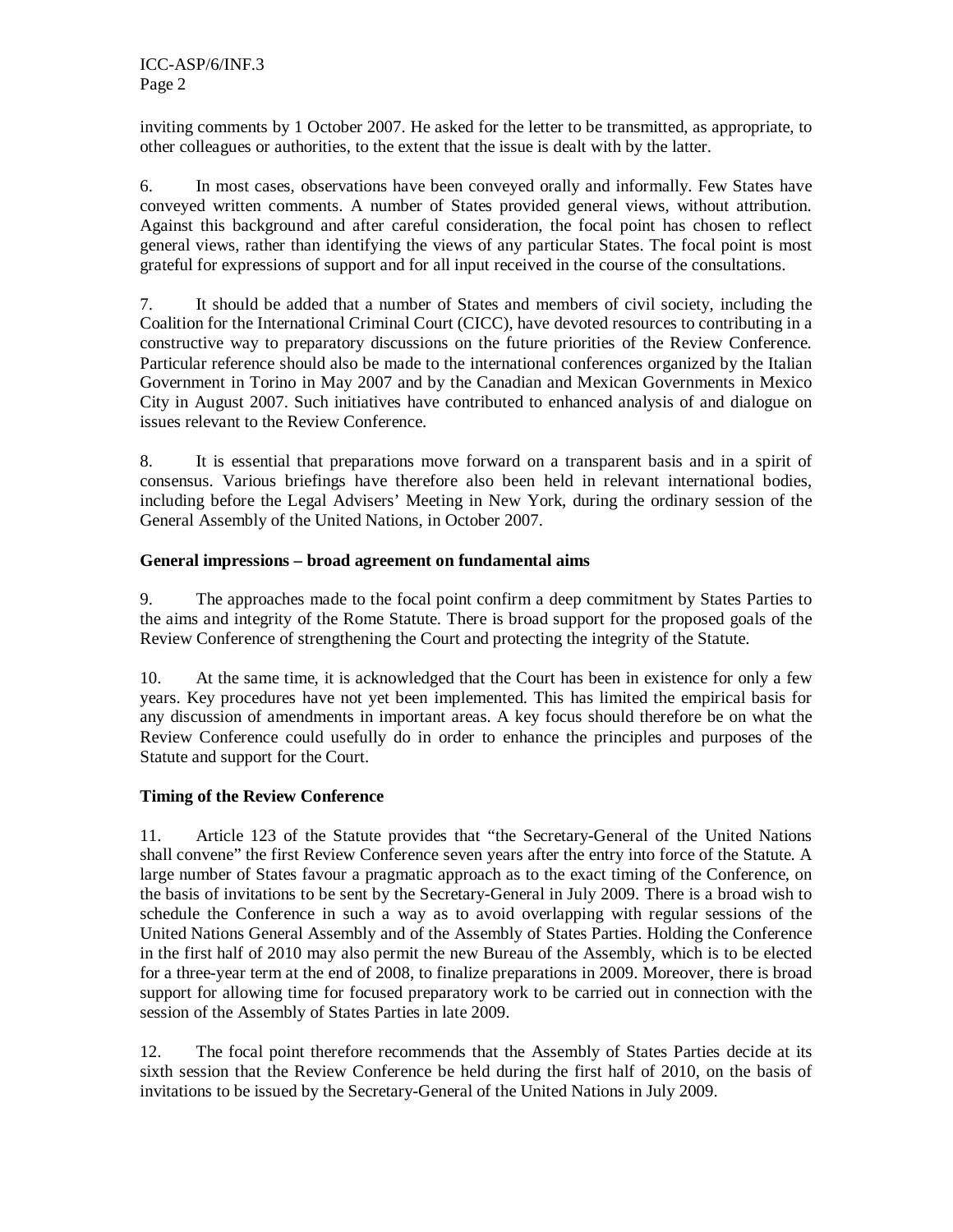13. The exact timing of the Conference will have to be established in consultation with the host country or international organization, taking into account availability of conference facilities. This has a bearing on the need to clarify as soon as possible the venue for the Conference.

## **Particular role of the eighth session of the Assembly of States Parties (2009)**

14. Preparations during the eighth session of the Assembly late in 2009 will be important. Pursuant to article 121, States will for the first time have the right to propose amendments to the Statute as of July 2009. A prior consideration for 2009 is that it would be useful to identify proposals that enjoy broad support and could usefully be considered at the Review Conference. While respecting the terms of the finalized draft rules of procedure, several States favour confining consideration of amendments at the Conference itself to proposals with a broad majority of support among States Parties. A preliminary discussion in 2009 would, in any case, be useful in gauging whether underlying proposals are well founded and in assessing to what extent consensus may emerge at the Conference.

15. Prior consideration of any proposals for amendments may also be particularly useful with a view to refining or streamlining proposals. Further drafting may be particularly useful where different proposals are made on the same subject.

16. There is broad support for devoting time as described late in 2009 to ensuring that the Review Conference is as well prepared as possible.

17. There is no provision in the finalized draft rules of procedure of the Review Conferences (rule 49) for a cut-off date for submission of proposed amendments to the Conference. Nor is there any provision obliging States to submit any proposals for amendments for prior consideration by the Assembly. However, the focal point is confident that States have fully understood the need to ensure that proposals enjoy the broadest possible support in order to be usefully considered at the Conference. It may therefore be asked whether certain guidelines should be issued, recommending prior consideration of any proposed amendments at the eighth session of the Assembly of States Parties, in 2009.

18. Against this background, the focal point recommends that the Assembly indicate at its sixth session that proposals for amendments to be considered at the Review Conference should be discussed at the eighth session of the Assembly of States Parties, with a view to promoting consensus and a well prepared Review Conference. Consideration may be given to issuing appropriate guidelines to this effect.

## **Duration of the Conference**

19. Consultations have shown broad support for making a recommendation on the duration of the Conference, not least for planning and budgetary purposes.

20. There is broad support for a duration of 5 to 10 working days. Some States have indicated that they believe that five days should be sufficient, but understand the need to maintain some flexibility at this stage in the planning – and can consequently support maintaining a window of 5 to 10 working days. Other States have indicated that they would support a number of working days closer to 10 than 5, also taking into account the need for general statements. The exact duration will necessarily depend on final decisions on scope and contents. But for a number of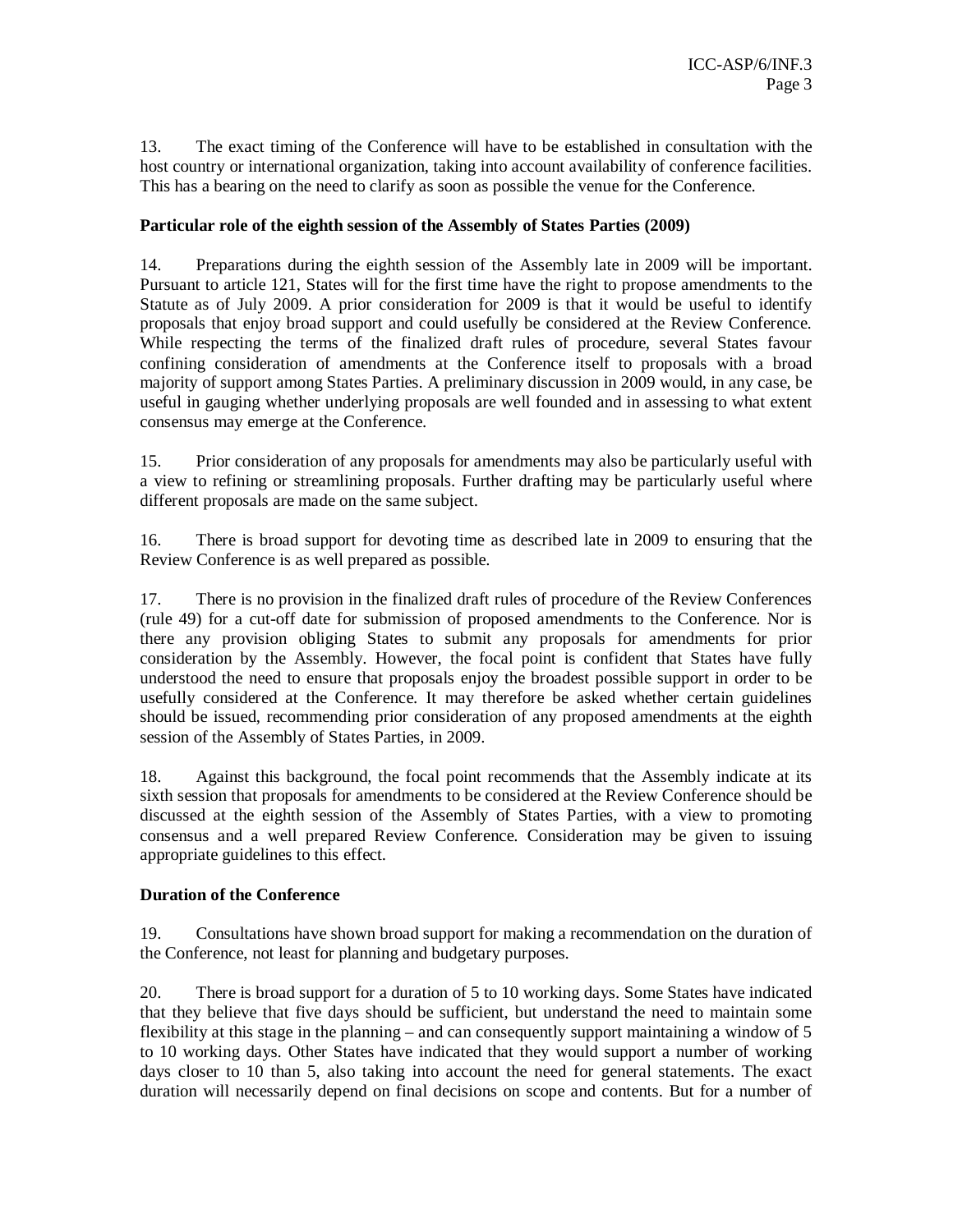practical purposes it will be necessary to plan for a realistic period of time, while allowing for some flexibility.

21. Against the above background, the focal point recommends that the Assembly decide at its sixth session that the duration of the Conference will be 5 – 10 working days.

# **Scope of the Conference**

22. Article 123 of the Statute provides that the Review Conference shall "consider any amendments to this Statute. Such review may include, but is not limited to, the list of crimes contained in article 5". Moreover, the Conference may include amendments to provisions of an institutional nature in accordance with article 122 of the Statute. It should be noted that there is only one legally mandatory review to be carried out at the first Review Conference. This concerns the transitional provision in article 124 on deferred acceptance of jurisdiction of the Court for war crimes. With this sole exception, it is entirely up to the States Parties to decide whether other provisions will be reviewed at the Conference.

23. Although Court officials could propose amendments, the Court has yet to complete a full cycle of a trial, and at this stage there is therefore no basis for assuming that such proposals might be forthcoming.

24. Resolution E of the Final Act of the Rome Diplomatic Conference recommended that a Review Conference should consider the crimes of terrorism and drug crimes with a view to arriving at an acceptable definition thereof and their inclusion in the list of crimes within the jurisdiction of the Court. Paragraph 7 of resolution F provided that proposals should be submitted to the Assembly of States Parties "at a Review Conference", with a view to arriving at an acceptable provision on the crime of aggression for inclusion in the Statute. It should be noted that the crime of aggression is given particular priority, as may be gathered from its inclusion in article 5 of the Statute and from the work currently being carried out by the Special Working Group on the Crime of Aggression, both in the course of various sessions of the Assembly of States Parties and during intersessional discussions. Several delegations have indicated to the focal point that the outcome of this ongoing work will prove to be very important when setting out the agenda for the Review Conference.

25. In general, the criteria set out in article 121, paragraphs 3 to 7, of the Statute are decisive with regard to the assessment of what amendments may be adopted – as confirmed in the draft rules of procedure of the Review Conferences. For all practical purposes, only proposals that command very broad support and which are considered almost by consensus as being "ripe for inclusion" can be included in the Statute.

26. In order to ensure genuine discussion, especially with regard to the crime of aggression, several delegations have indicated the need to avoid setting artificial deadlines for their consideration. At the same time, those delegations have indicated that States should do their utmost to ensure that proposals concerning the crime of aggression enjoy the broadest possible support.

27. Consultations have shown broad agreement that various other topics besides article 124 and the crime of aggression should be discussed at the Review Conference but only if they have broad support among States. With this in mind several States have indicated that the scope of the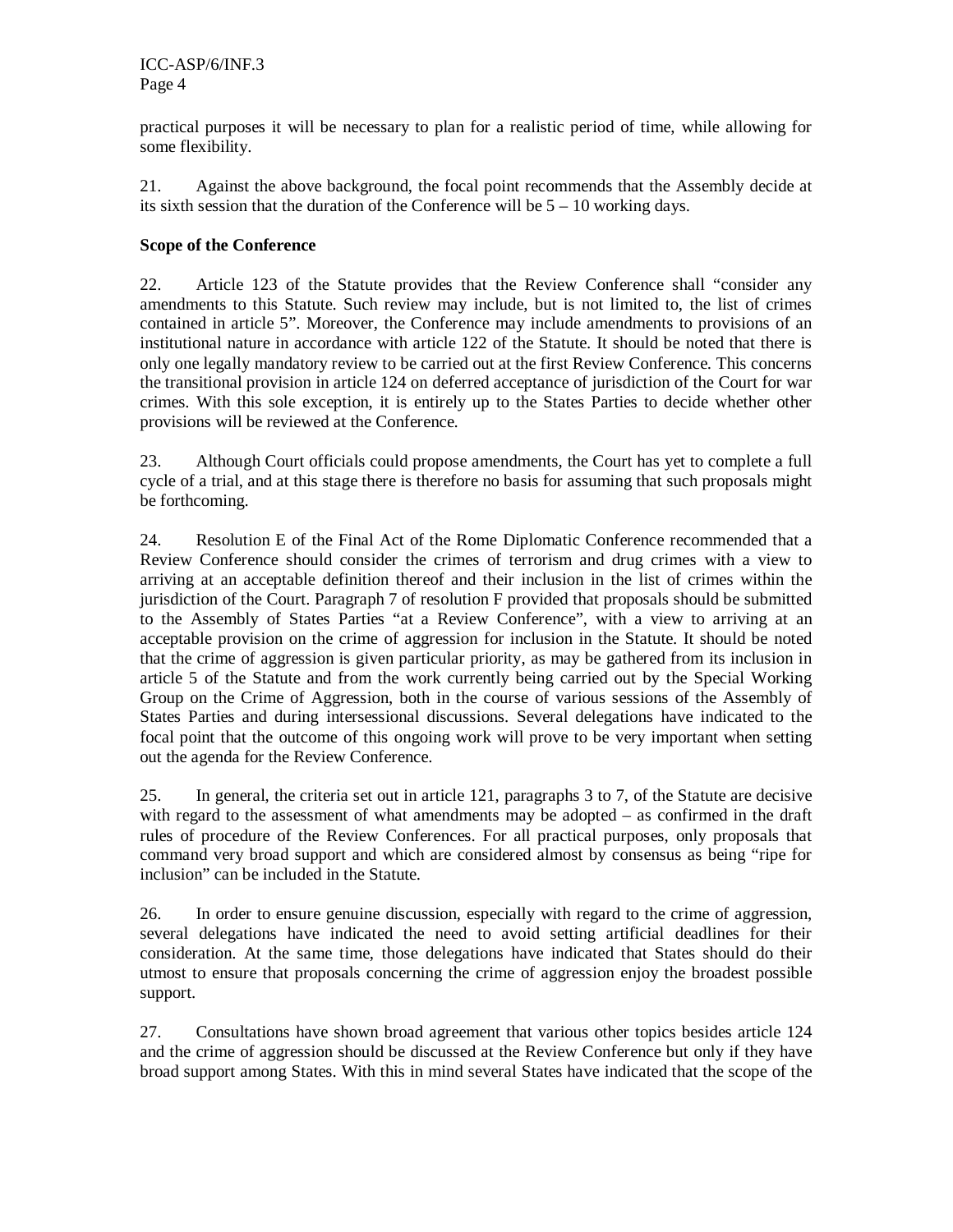Conference with regard to amendments should be limited. Preserving the integrity of the Statute is deemed primordial.

28. Support has been expressed for not having an exclusive focus on amendments, the number of which should have no bearing in determining the success of the Conference. Other matters which have also been referred to include the objective of strengthening the Court, contributing to the universality of the Statute, conducting outreach, promoting international justice and enhancing cooperation with States and other international institutions.

29. The Review Conference will not least play an important role in projecting to the outside world an image of the present stage of development of the Court and of a broad consensus among States Parties with regard to international criminal justice. In practice, this will also, and not least, be an occasion for a "stocktaking" of international criminal justice at a time when the completion strategies of the International Criminal Tribunals for Rwanda and the Former Yugoslavia, as well as of the Special Court for Sierra Leone, are well under way.

30. The key success criteria for the Conference may therefore have less to do with amendments to the Statute than with what kind of overall message is conveyed to the international community at large about international criminal justice through the holding of the Review Conference.

31. The focal point agrees with those delegations that have indicated that by stocktaking one does not necessarily mean a general debate that could have taken place at a session of the Assembly of States Parties. On the contrary, there may, for instance, be scope for hearing authoritative speakers representing: (i) international criminal justice institutions, against the background of completion strategies well under way; (ii) national investigative and prosecution authorities with experience in transboundary cooperation consistent with the principles of the Statute; (iii) feedback from conflict areas that have benefited from the work of criminal justice institutions, with a view to identifying contributions and legacies of the latter, as well as any "lessons learned"; and (iv) considerations of the close relationship between sustainable peace and justice, for example as highlighted by social scientists and historians.

32. Needless to say, civil society - including, as appropriate, non-governmental organizations from conflict areas - will play no less a role in contributing to the success of the Review Conference than it has in promoting the development and consolidation of international criminal justice to end impunity for mass atrocities. It should be added that national prosecution authorities specialized in international criminal justice as well as other international institutions may also provide important input to the Conference.

33. Such stocktaking may benefit from a sustained focus on an outcome document, i.e. a concrete declaration or summary of conclusions. From indications from civil society and governments alike it appears that compliance, through adequate national legislation, prosecutorial resources and full cooperation with the Court could be key topics for consideration. Less important than the form of such an outcome document would be its concrete relevance in terms of key priorities and the state of international criminal justice in 2010.

34. The focal point recommends that the Assembly indicate at its sixth session that, in addition to a focus on amendments that may command very broad, preferably consensual, support, consideration should be given to a stocktaking as described above, allowing for a relevant and topical discussion, open for representatives of civil society to provide input.